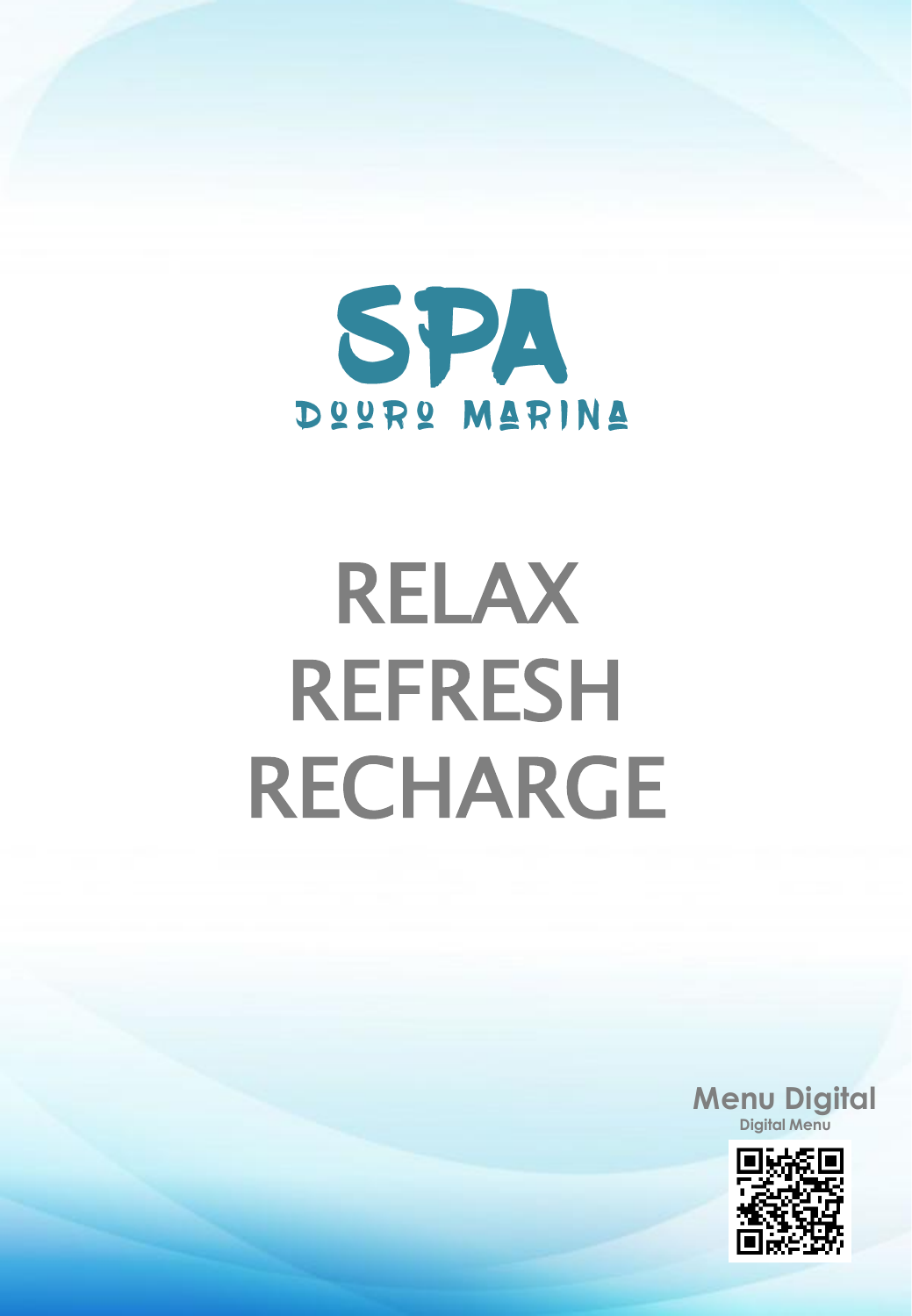# RESERVAS

As Reservas deverão ser realizadas antecipadamente através de e-mail ou contacto telefónico ou diretamente na receção do Hotel.

geral@douromarinahotel.com 254 870 700

# **CHEGADA**

Recomendamos que chegue 10 minutos antes da sua reserva, de forma a evitar atrasos.

### CANCELAMENTO

Os cancelamentos ou alterações de reservas deverão ser efetuados com uma antecedência mínima de 24 horas. O não cumprimento significa o pagamento na íntegra do tratamento agendado.

# SILÊNCIO

Respeitosamente pedimos para manter o silêncio, especialmente nas áreas de relaxamento e salas de tratamento. Agradecemos que os dispositivos eletrónicos estejam no modo "silêncio" ou desligados enquanto estiver nas nossas instalações.

# O QUE VESTIR

Para as massagens será entregue roupão e toalha. Na piscina interior e no jacuzzi é obrigatório o uso de touca. O uso de fato de banho é obrigatório em todo o circuito de Águas e fato de treino e sapatilhas no ginásio.

# ATRASO

Caso o atraso seja superior a 10 minutos, o SPA procederá ao cancelamento da sua marcação.

# ACESSO

Não poderão realizar quaisquer tratamentos as crianças até 16 anos , exceto se autorizados por adultos.

# COVID 19

O SPA está limitado a 12 pessoas em simultâneo no espaço e com períodos de 60 minutos que requerem marcação. Marcações são aceites durante ou após o check in.

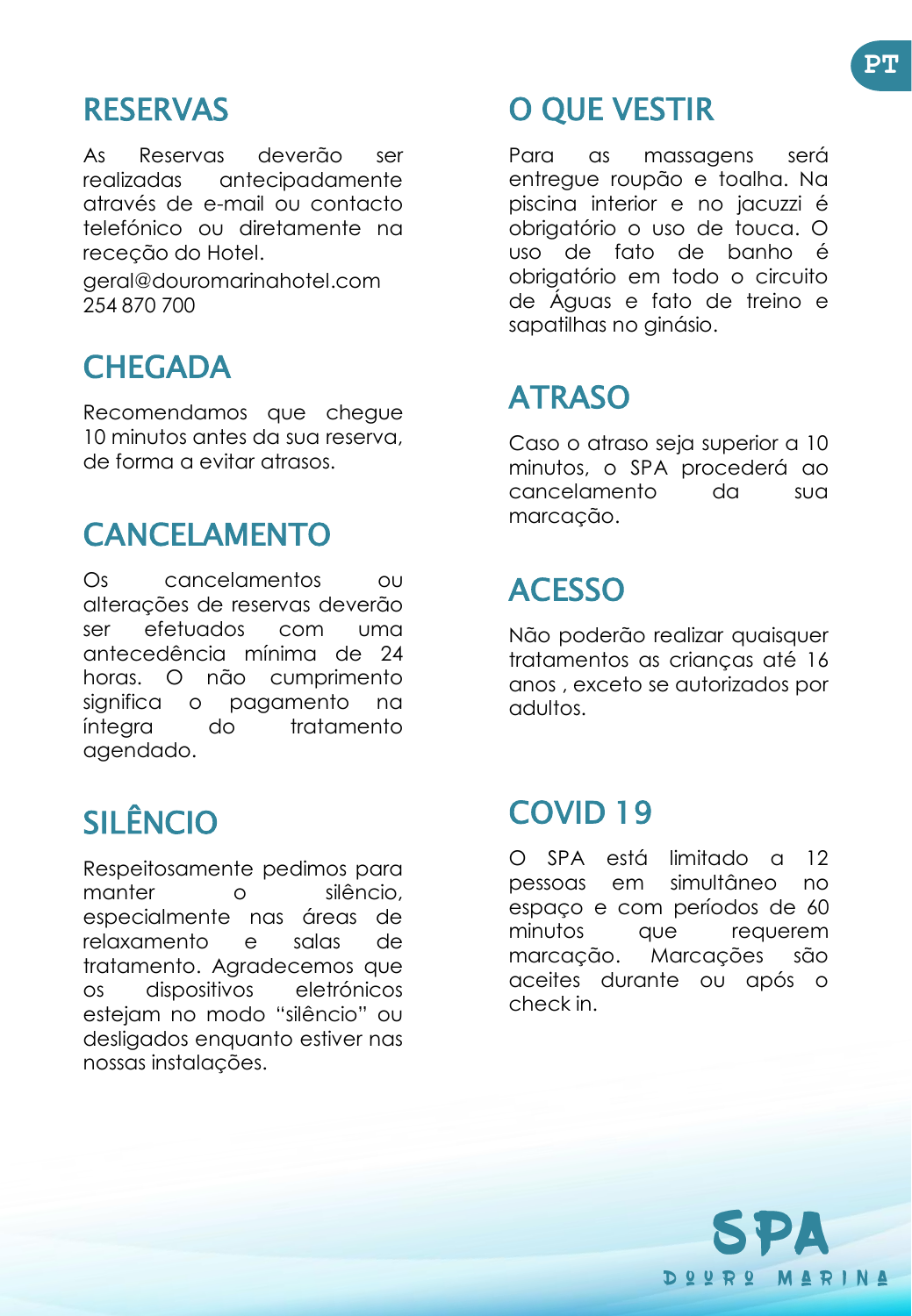# **MENU** PT

| <b>Duche Vichy Dorsal</b><br>Relaxamento profundo; Alivio do stress; Estimulação da circulação sanguínea e linfática.           | 15 minutos 30.00 $\epsilon$ |  |
|---------------------------------------------------------------------------------------------------------------------------------|-----------------------------|--|
| <b>Duche Vichy Dorsal e Frontal</b><br>Relaxamento profundo; Alivio do stress; Estimulação da circulação sanguínea e linfática. | 30 minutos 45.00 €          |  |
| <b>Massagem Relaxante Parcial</b><br>Prevenção de problemas musculares; Alivio do cansaço físico e mental.                      | 30 minutos 35,00 $\epsilon$ |  |
| <b>Massagem Relaxante Completa</b>                                                                                              | 60 minutos 50.00 €          |  |

Prevenção de problemas musculares; Aliviodo cansaço físico e mental.

#### **Massagem com Pedras Quentes Parcial 30 minutos 40,00 €**

Relaxamento Profundo; Aumento da circulação sanguínea local; Diminuição de stress e tensões; Aliviode dores musculares.

### **Massagem com Pedras Quentes Completa 60 minutos 60,00 €**

Relaxamento Profundo; Aumento da circulação sanguínea local; Diminuição de stress e tensões; Aliviode dores musculares.

### **Aromaterapia com Óleos Quentes Parcial 40 minutos 40,00 €**

Promove o relaxamento geral; Tratamento de insónias; Dores de cabeça/enxaquecas; Dores musculares; Perturbações digestivas.

### **Aromaterapia com Óleos Quentes Completa 60 minutos 50,00 €**

Promove o relaxamento geral; Tratamento de insónias; Dores de cabeça/enxaquecas; Dores musculares;Perturbações digestivas.

### **Chocolaterapia**

Regeneração da pele; Estimulação do metabolismo e ajuda na produção de serotonina no cérebro.

### **Cerejoterapia**

Desintoxicação da pele; Tem um efeito depurativo; Hidratação da pele.

### **Massagem de Velas Completa**

Alivia tensões musculares, dores, fadiga e rigidez muscular; Melhora a circulação sanguínea; Auxilia na eliminação dos detritos acumulados no organismo; Regulariza funções intestinais; Hidrata a pele.

#### **Massagem de Velas Parcial**

Alivia tensões musculares, dores, fadiga e rigidez muscular; Melhora a circulação sanguínea; Auxilia na eliminação dos detritos acumulados no organismo; Regulariza funções intestinais; Hidrata a pele.

#### **Facial**

Esfoliação e Máscara Facial.

### **60 minutos 60,00 €**

# **40 minutos 40,00 €**

### **40 minutos 40,00 €**



# **60 minutos 50,00 €**

**40 minutos 40,00 €**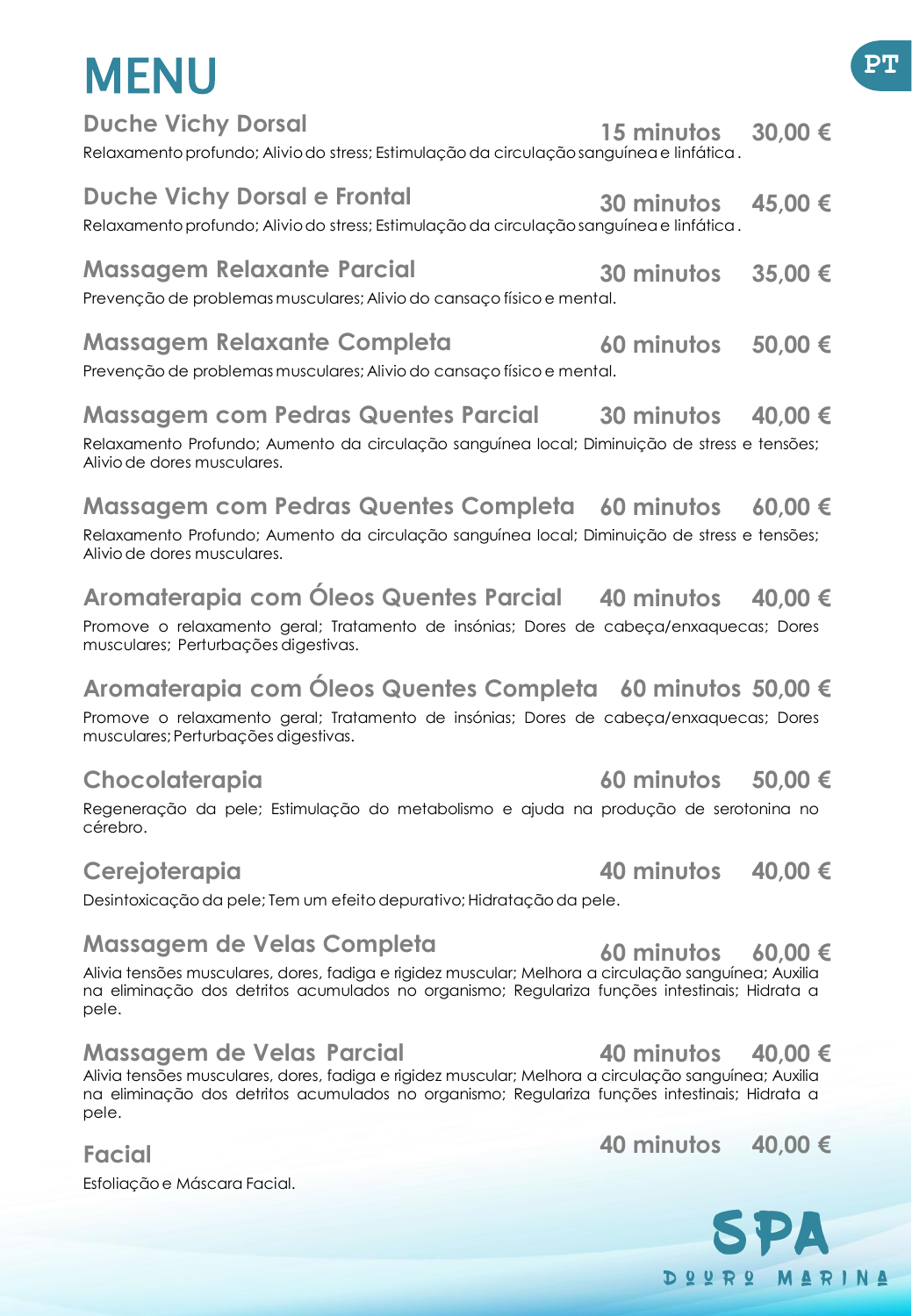# REGULAMENTO **PT**

# **HORÁRIO DE FUNCIONAMENTO**

De 2ª a Domingo das 08h00 às 20h00

### **CIRCUITO DE SPA**

Piscina Interior com jato, cascata, cama de bolhas de ar e natação contra a corrente, jacuzzi e banho turco com vapores de eucalipto. Ginásio equipado com Passadeira, Spinning Bike, Bosu / Air Step, Bola de Fitness, Bumper Plates, Barra Olímpica 10kg, Halteres Hexagonais e Máquina Abdominal.

**Circuito de SPA Hóspede –** Incluído na estadia / Gratuito

**Circuito de SPA Cliente Externo –** 10,00 € por pessoa e por hora Crianças até 3 anos grátis. Dos 4 aos 11 anos têm 50% desconto.

**Aluguer de Roupão –** 2,00 € **Aluguer de Toalha –** 1,00 € **Compra de Touca –** 2,50 € **Compra de Chinelos –** 2,00 €

Requer marcação prévia e mediante disponibilidade para utilização do Circuito de Spa.

# **HÓSPEDES**

É **obrigatório** o uso de fato de banho, touca e havaianas. Este equipamento é de uso obrigatório em todo o espaço de SPA.

É **proibido** o consumo de comidas e bebidas em todo o espaço de SPA.

**As piscinas não são vigiadas.** As crianças deverão ser sempre acompanhadas e supervisionadas por um adulto.

Crianças menores de 12 anos não podem utilizar o jacuzzi, banho turco, ginásio e jatos da piscina.

O banho turco e ginásio só é permitido a partir dos 16 anos.

# **VOUCHER OFERTA**

Vouchers de SPA personalizados, para presentear alguém especial.

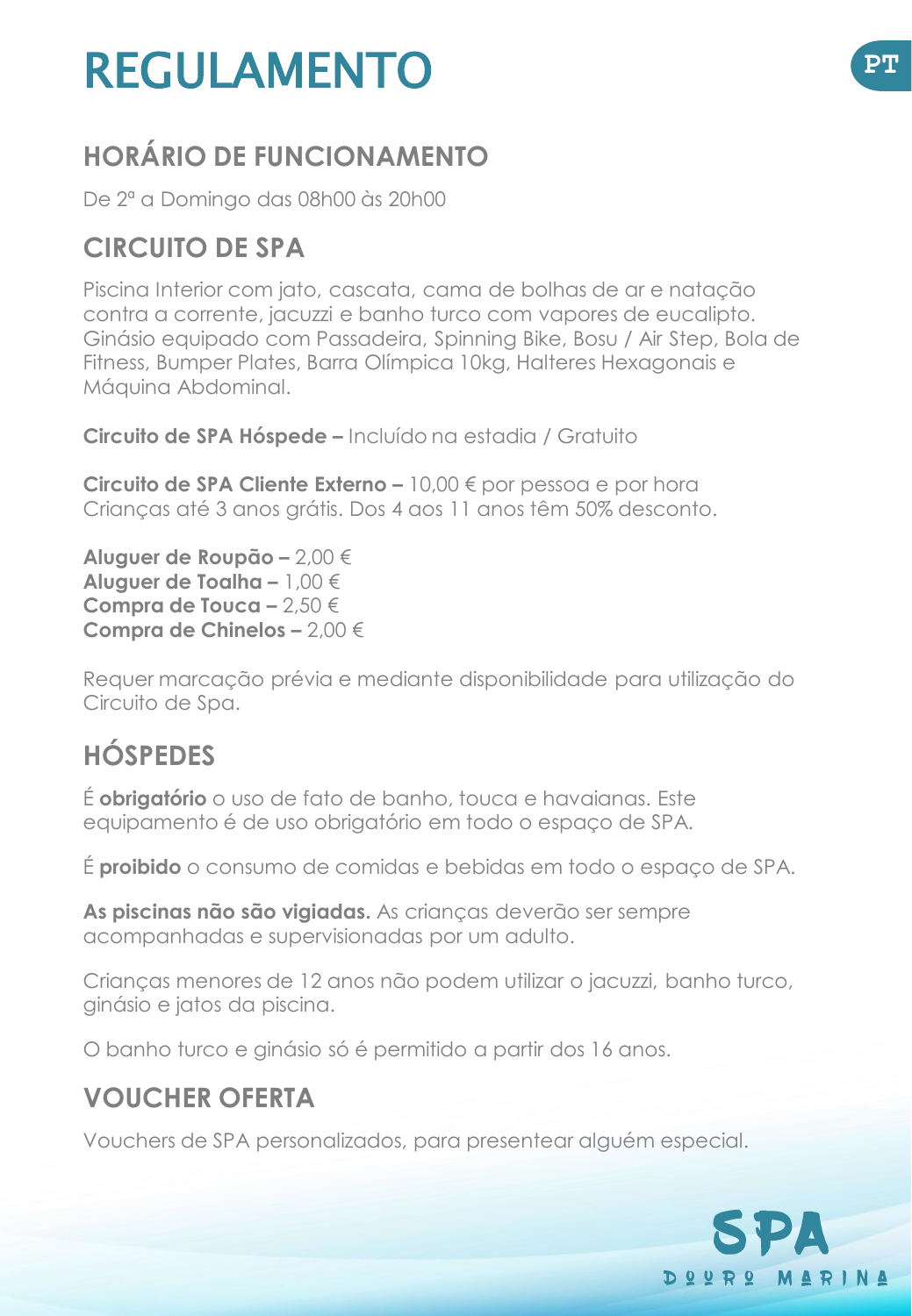# RESERVATIONS

Reservations must be made in advance via email or telephone contact or directly at the Hotel reception.

geral@douromarinahotel.com 254 870 700

# ARRIVAL

We recommend that you arrive 10 minutes before your reservation, in order to avoid delays.

# **CANCELLATION**

Cancellations or changes to reservations must be made at least 24 hours in advance. Failure to comply means payment in full for the scheduled treatment.

# **SILENCE**

We respectfully ask you to remain silent, especially in relaxation areas and treatment rooms. We appreciate that electronic devices are in "silent" mode or turned off while on our premises.

# COVID 19

The SPA is limited to 12 people simultaneously in the space and with periods of 60 minutes that require appointment. Appointments are accepted during or after check-in.

# WHAT TO WEAR **EN**

For massages, a bathrobe and towel will be provided. The use of a cap is mandatory in the indoor pool and jacuzzi. The use of a bathing suit is mandatory throughout the Water circuit and a tracksuit and sneakers in the gym.

# DELAY

If the delay is longer than 10 minutes, the SPA will cancel your appointment.

# **ACCESS**

Children up to 16 years old will not be able to carry out any treatments, unless authorized by adults.

# **SCHEDULE**

The SPA is open 7 days a week and is available daily from 8am to 9pm. It is equipped with a Dynamic Indoor Swimming Pool with Waterfall, Jet, Swimming against the current and Air Bubble Bed, Jacuzzi and Turkish Bath with Natural Eucalyptus Vapors.

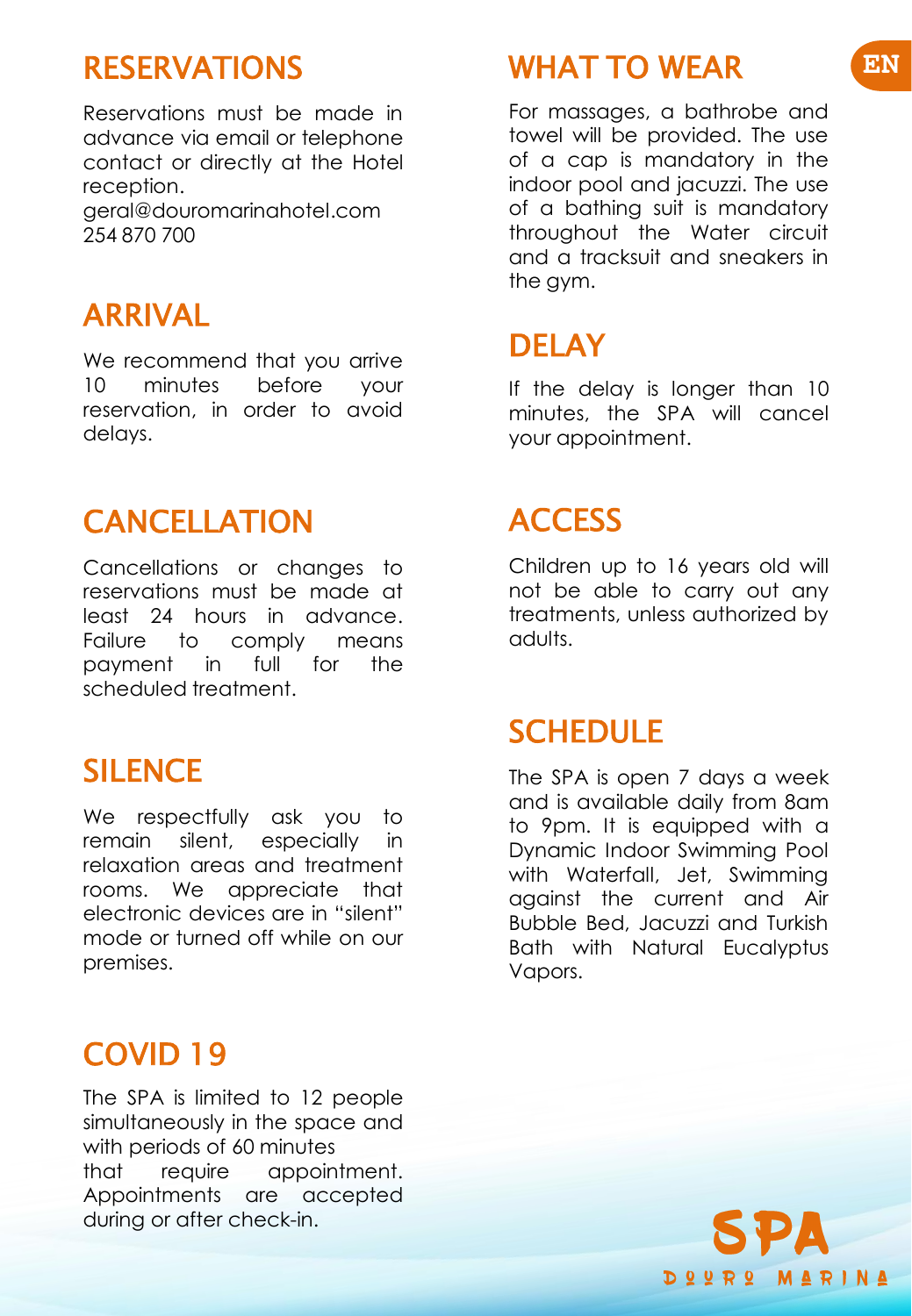| <b>MENU</b>                                                                                                                                                                                                                              |                   |             |
|------------------------------------------------------------------------------------------------------------------------------------------------------------------------------------------------------------------------------------------|-------------------|-------------|
| <b>Vichy Dorsal Shower</b><br>Deep relaxation; Stress relief; Stimulation of blood and lymphatic circulation.                                                                                                                            | 15 minutes        | 30,00 €     |
| <b>Dorsal and Frontal Vichy Shower</b><br>Deep relaxation; Stress relief; Stimulation of blood and lymphatic circulation.                                                                                                                | 30 minutes        | 45,00 €     |
| <b>Partial Relaxing Massage</b><br>Prevention of muscle problems; Relief from physical and mental fatigue.                                                                                                                               | 30 minutes        | 35,00 €     |
| <b>Complete Relaxing Massage</b><br>Prevention of muscle problems; Relief from physical and mental fatigue.                                                                                                                              | 60 minutes        | 50,00 €     |
| <b>Partial Hot Stone Massage</b><br>Deep Relaxation; Increased local blood circulation; Decrease in stress and tensions; Relief from<br>muscle pain.                                                                                     | 30 minutes        | 40,00 €     |
| <b>Complete Hot Stone Massage</b><br>Deep Relaxation; Increased local blood circulation; Decrease in stress and tensions; Relief from<br>muscle pain.                                                                                    | 60 minutes        | $60,00 \in$ |
| <b>Partial Hot Oil Aromatherapy</b><br>Promotes general relaxation; Treatment of insomnia; Headaches/migraines; Muscle aches;<br>Digestive disorders.                                                                                    | 40 minutes        | 40,00 €     |
| <b>Complete Hot Oil Aromatherapy</b><br>Promotes general relaxation; Treatment of insomnia; Headaches/migraines; Muscle aches;<br>Digestive disorders.                                                                                   | 60 minutes        | 50,00 €     |
| Chocolatherapy<br>Skin regeneration; Stimulation of metabolism and helps in the production of serotonin in the brain.                                                                                                                    | <b>60 minutes</b> | 50,00 €     |
| Cherrytherapy<br>Skin detoxification; It has a debugging effect; Skin hydration.                                                                                                                                                         | 40 minutes        | 40.00 €     |
| <b>Complete Candle Massage</b><br>Relieves muscle tension, pain, fatigue and muscle stiffness; Improves blood circulation; Helps to<br>eliminate debris accumulated in the body; Regularizes intestinal functions; Moisturizes the skin. | 60 minutes        | $60,00 \in$ |
| <b>Partial Candle Massage</b><br>Relieves muscle tension, pain, fatigue and muscle stiffness; Improves blood circulation; Helps to<br>eliminate debris accumulated in the body; Regularizes intestinal functions; Moisturizes the skin.  | 40 minutes        | 40,00 €     |
| <b>Facial</b><br>Exfoliation and Face Mask.                                                                                                                                                                                              | 40 minutes        | 40,00 €     |
|                                                                                                                                                                                                                                          |                   |             |



**EN**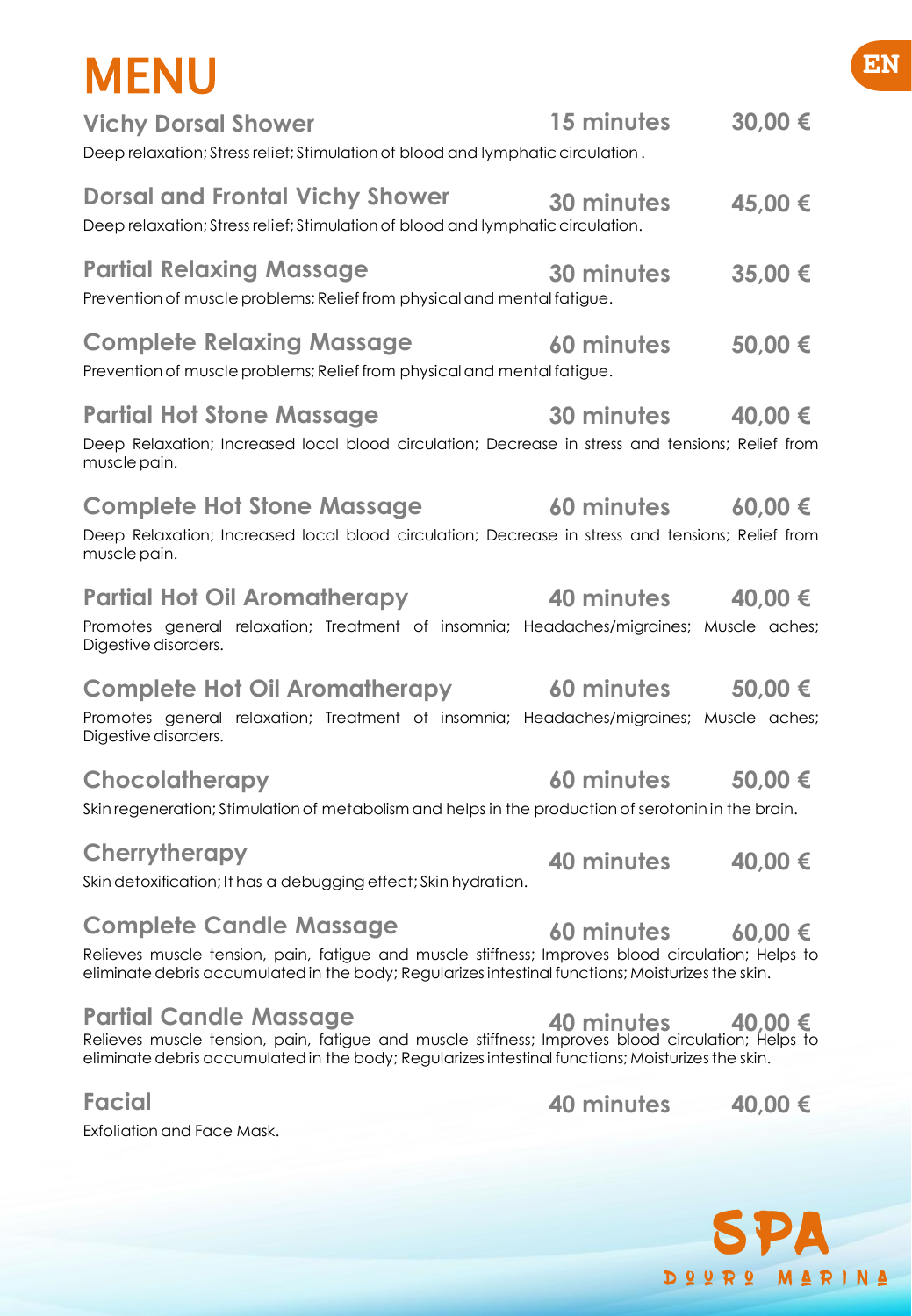# REGULATION **EN**

# **OPENING HOURS**

Monday to Sunday from 8:00 am to 8:00 pm

### **SPA CIRCUIT**

Indoor pool with jet, waterfall, bubble bed and swimming against the current, jacuzzi and Turkish bath with eucalyptus steam. Gym equipped with Treadmill, Spinning Bike, Bosu / Air Step, Fitness Ball, Bumper Plates, 10kg Olympic Bar, Hexagonal Dumbbells and Abdominal Machine.

**Guest SPA Circuit –** Included in the stay / Free **External Customer SPA Circuit − €10.00 per person per hourChildren up to 3** years old free. From 4 to 11 years old have 50% discount.

**Bathrobe Rental − €2.00 Towel rental –** €1.00 **Cap Purchase –** €2.50 **Purchase of Slippers –** €2.00

Requires advance booking and subject to availability to use the Spa Circuit.

### **GUESTS**

It is **mandatory** to wear a swimsuit, cap and hawaianas. This equipment is mandatory throughout the SPA space.

The consumption of food and beverages is **prohibited** in the entire SPA space.

**The swimming pools are not supervised.** Children must always be accompanied and supervised by an adult.

Children under 12 are not allowed to use the Jacuzzi, Turkish bath, gym and pool jets.

The Turkish bath and gym are only allowed from 16 years old.

# **OFFER VOUCHER**

Personalized SPA vouchers, to give to someone special.